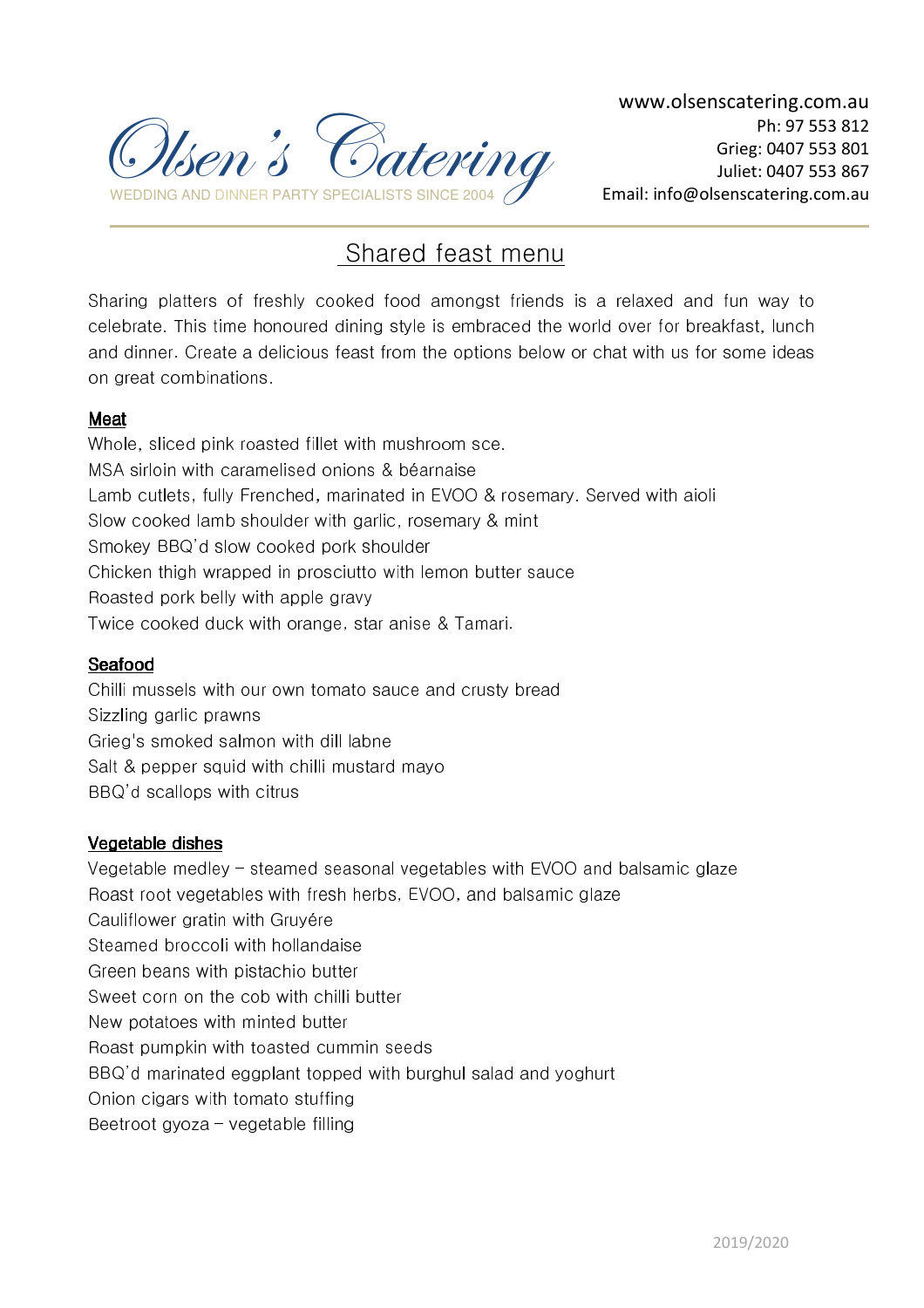Salads– with traditional vinaigrette unless otherwise stated Spinach, pear, rocket and walnut with blue cheese dressing Gourmet garden salad with summer vegetables Greek – fetta, olives, capsicum, cucumber, tomato & onion Pasta – penne with sundried tomatoes, red onion, olives, shaved parmesan and lime Couscous – roast eggplant, capsicum & pumpkin Asian coleslaw with kaffir lime, coriander & pepper Potato with Dijon and seed mustard dressing Baby beetroot with dukkah & red onion Mixed bean with Grieg's kasundi Watermelon, fetta, toasted almonds & basil Burghul wheat, olives, preserved lemon, coriander, sultanas, and almonds Pilpelchuma carrots. Spicy North African salad

#### Accompaniments

Yallingup Wood fired bread with EVOO Bread roll and butter Herb marinated fetta with chorizo Hot rosemary olives Saffron rice with currants and chilli

#### Extras

| Coffee and tea selection $-$ plunger                      | \$3pp |
|-----------------------------------------------------------|-------|
| Coffee and tea selection $-50$ cup urn                    | \$150 |
| Gourmet cheese and fresh fruit platter. Includes 1.2kg of | \$200 |
| quality cheeses, fresh seasonal fruits, quince paste      |       |
| and various crackers                                      |       |
| Dessert menu available upon request                       |       |

#### Feast ideas and tips:

- Design your feast to include meat, seafood, vegetables, salad and an accompaniment.
- Many of our canapés (from the canapé menu) can be incorporated into this style of catering as an accompaniment, or as pre-dinner appetizers.
- Guests will be seated for 45-90 minutes depending on your numbers and menu range.
- This style of dining requires wide trestles (1m) to allow for all food as well as table decorations.
- Crockery, cutlery and glassware can be hired through various local companies.
- Styling can be arranged through various local companies.